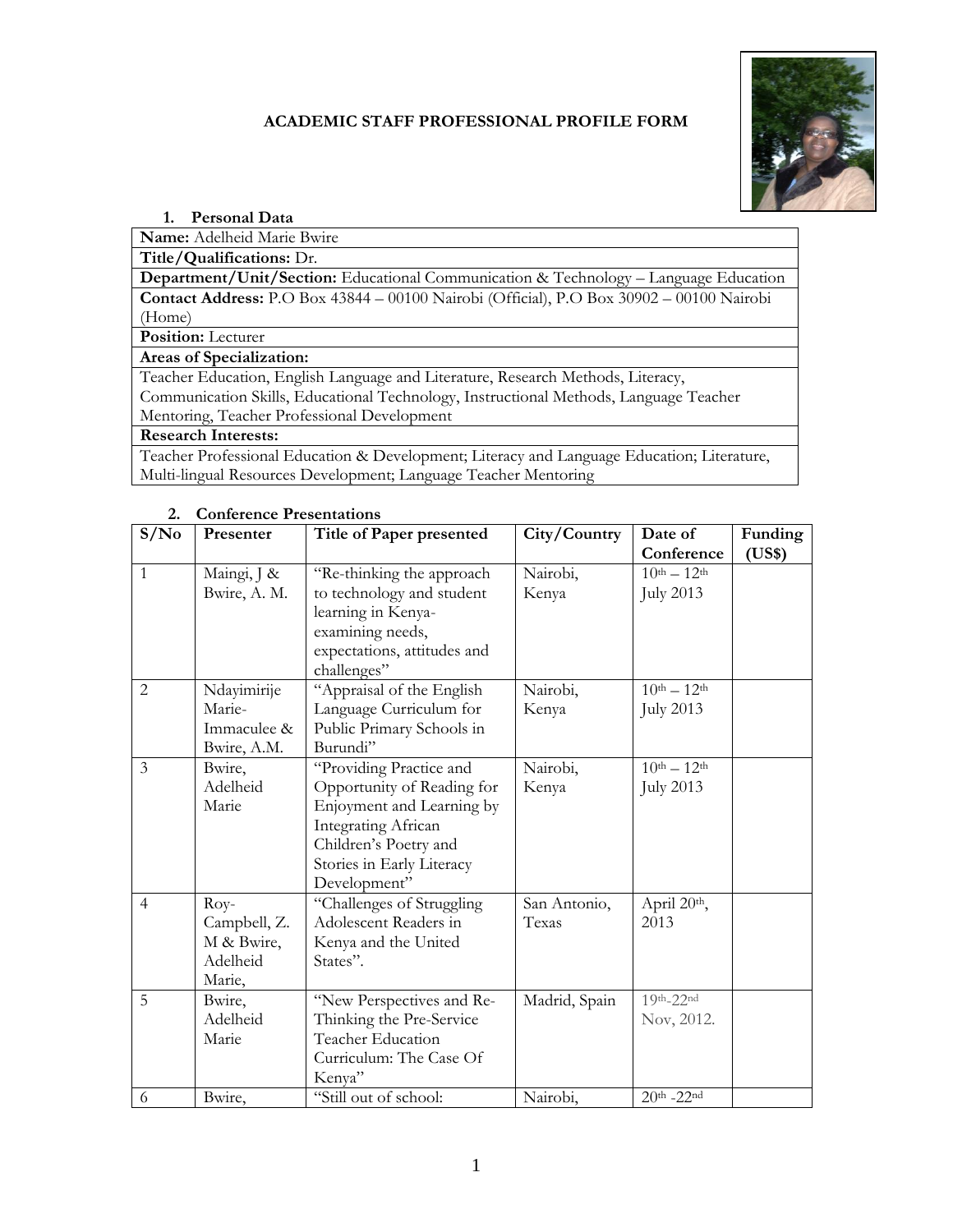|                | Adelheid.<br>Marie           | challenges facing the Child's<br>education in Samia district"                                                                                               | Kenya             | <b>July 2011</b>               |
|----------------|------------------------------|-------------------------------------------------------------------------------------------------------------------------------------------------------------|-------------------|--------------------------------|
|                | Bwire,<br>Adelheid.<br>Marie | "Constraints in Achieving<br>Proficiency in English<br>Listening Comprehension<br>under free secondary<br>education: research findings<br>and implications" | Nairobi,<br>Kenya | $6th - 8th$ July<br>2009       |
| 8              | Bwire,<br>Adelheid.<br>Marie | "The Role of Literacy in<br>Primary school Learners'<br>Knowledge of Concepts of<br>Growing up and Sexual<br>Maturation - The Case of<br>Kenya"             | Accra, Ghana      | $6th - 10th$<br>August<br>2007 |
| $\overline{Q}$ | Bwire,<br>Adelheid.<br>Marie | "Institutionalizing<br>Interventions that<br>Strengthen the Quality of<br>Primary Education through<br>Promoting English<br>Language Literacy"              | Nairobi,<br>Kenya | 15th May<br>2006               |

#### **3. Research**

| S/<br>$\mathbf{N}\mathbf{o}$ | Researcher                                                                                             | Year             | <b>Title</b>                                                                                                                                                                                                                                                                                                                                                                                | Donor                            | Funding<br>(US\$)                                                                                      |
|------------------------------|--------------------------------------------------------------------------------------------------------|------------------|---------------------------------------------------------------------------------------------------------------------------------------------------------------------------------------------------------------------------------------------------------------------------------------------------------------------------------------------------------------------------------------------|----------------------------------|--------------------------------------------------------------------------------------------------------|
| $\mathbf{1}$                 | Adelheid<br>Marie Bwire<br>(PI Prof<br>Agnes<br>Gathumbi<br>& Prof<br>Joanna<br>Masingila)             | $2011 -$<br>2014 | Building Capacity through Quality<br>Teacher Preparation                                                                                                                                                                                                                                                                                                                                    | $ACE/HED$ ),<br><b>USAID</b>     | Grant:<br>\$860,701.                                                                                   |
| $\overline{2}$               | Adelheid<br>Marie Bwire<br>(PI Prof.<br>Agnes<br>Gathumbi)                                             | $2004 -$<br>2009 | The English Literacy Norms Project:<br>Involved in English Language<br>$\bullet$<br>Tests Development used to<br>assess learners' literacy levels<br>Administration, Piloting and<br>$\bullet$<br>Test data analysis from sample<br>Primary Schools and Primary<br><b>Teacher Training Colleges</b><br>Teacher<br>Literacy<br>Capacity<br>$\bullet$<br>development<br><b>Report Writing</b> | The<br>Rockefeller<br>Foundation | \$578,616<br>(Grant<br>Number<br>2005 AR<br>001) in May<br>2005<br>Grant 2006<br>AR 003:<br>\$499,914. |
| $\overline{3}$               | Adelheid<br>Marie Bwire<br>(A project<br>of South<br>African<br>Institute for<br>Distance<br>Education | 2012 to<br>date  | African Story Book Project (A project<br>of South African Institute for Distance<br>Education (SAIDE))                                                                                                                                                                                                                                                                                      | Volunteer                        |                                                                                                        |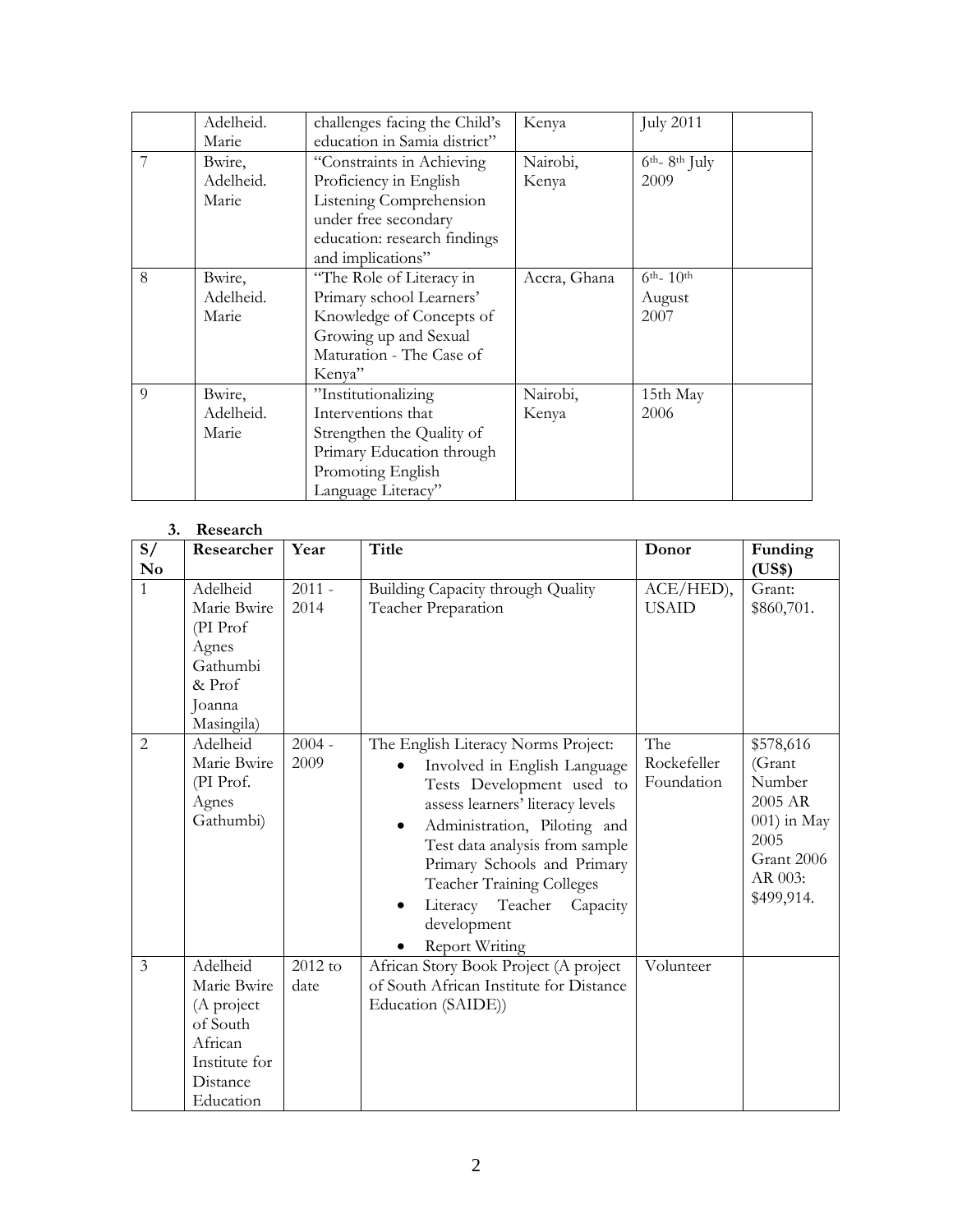|                | (SAIDE)     |             |                                         |              |             |
|----------------|-------------|-------------|-----------------------------------------|--------------|-------------|
| $\overline{4}$ | Adelheid    | 2014        | Multi-lingual Story Development for     | Self         | Self        |
|                | Marie Bwire |             | developing literacy in early grades     |              |             |
| 5              | Adelheid    | $25th-27th$ | Facilitated training for primary school | <b>IRA</b>   | \$450       |
|                | Marie Bwire | June        | teachers on "Developing Reading         | Developing   |             |
|                |             | 2007        | skills in the Early Primary classes-    | Country      |             |
|                |             |             | training programme for Primary          | Literacy     |             |
|                |             |             | School teachers of English". Nakuru     | Project      |             |
|                |             |             | District: Waterbuck Hotel, Nakuru,      |              |             |
| 6              | Adelheid    | $2008 -$    | Volunteered in the Primary School       | A<br>Social  | Self (was   |
|                | Marie Bwire | 2010        | Teacher Professional Development        | Developmen   | paid        |
|                |             |             | project in Kamanzi, Machakos, Kenya.    | project<br>t | subsistence |
|                |             |             | Trained teachers in "Teaching English   | headed<br>by | of          |
|                |             |             | in Primary school"                      | Prof. Joanna | 9000KShs)   |
|                |             |             |                                         | Masingila,   |             |
|                |             |             |                                         | Syracuse     |             |
|                |             |             |                                         | University,  |             |
|                |             |             |                                         | <b>USA</b>   |             |

## **4. Funded projects**

| S/N <sub>0</sub> | Researcher      | Year     | Title                    | Granting    | Funding      |
|------------------|-----------------|----------|--------------------------|-------------|--------------|
|                  |                 |          |                          | <b>Body</b> | (US\$)       |
| $\overline{1}$   | Adelheid Marie  | 2011     | <b>Building Capacity</b> | ACE/HED)    | Grant:       |
|                  | Bwire (PI Prof  | to date  | through Quality          | , USAID     | \$860,701.   |
|                  | Agnes Gathumbi  |          | Teacher Preparation      |             |              |
|                  | & Prof Joanna   |          |                          |             |              |
|                  | Masingila)      |          |                          |             |              |
| $\mathcal{L}$    | Adelheid Marie  | $2002 -$ | The English Literacy     | The         | \$578,616    |
|                  | Bwire (PI Prof. | 2004     | Norms Project Phase 1    | Rockefeller | (Grant       |
|                  | Agnes Gathumbi) |          |                          | Foundation  | Number 2005  |
|                  | with others     |          |                          |             | $AR$ 001) in |
|                  |                 |          |                          |             | May 2005     |
| $\mathcal{Z}$    | Adelheid Marie  | $2005 -$ | The English Literacy     | The         | Grant 2006   |
|                  | Bwire (PI Prof. | 2009     | Norms Project Phase 2    | Rockefeller | AR 003:      |
|                  | Agnes Gathumbi) |          |                          | Foundation  | \$499,914.   |
|                  | with others     |          |                          |             |              |

| 5.            | <b>Publications</b> |      |                              |                  |                   |
|---------------|---------------------|------|------------------------------|------------------|-------------------|
| $S/N0$ .      | Author              | Year | Title                        | Journal          | ISBN/ISSN         |
|               |                     |      |                              |                  | Reference         |
|               |                     |      |                              |                  | No.               |
|               | Bwire,              | 2012 | "New Perspectives and        | <b>ICERI2012</b> | <b>ISBN: 978-</b> |
|               | Adelheid Marie      |      | Re-Thinking the Pre-         | Proceedings      | 84-616-0763-1     |
|               |                     |      | Service Teacher              | CD.              |                   |
|               |                     |      | <b>Education Curriculum:</b> |                  |                   |
|               |                     |      | The Case Of Kenya"           |                  |                   |
| $\mathcal{L}$ | Bwire,              | 2011 | Learner Competence in        | VDM Verlag       | ISBN: 978-3-      |
|               | Adelheid Marie      |      | English Listening            | Dr. Muller       | 639-37721-7       |
|               |                     |      | Comprehension: The           | GMBH & Co.       |                   |
|               |                     |      | Kenyan Case.                 | KG.              |                   |
| 3             | Gathumbi, A.        | 2009 | Comprehensive English        | Phoenix          | <b>ISBN 9966-</b> |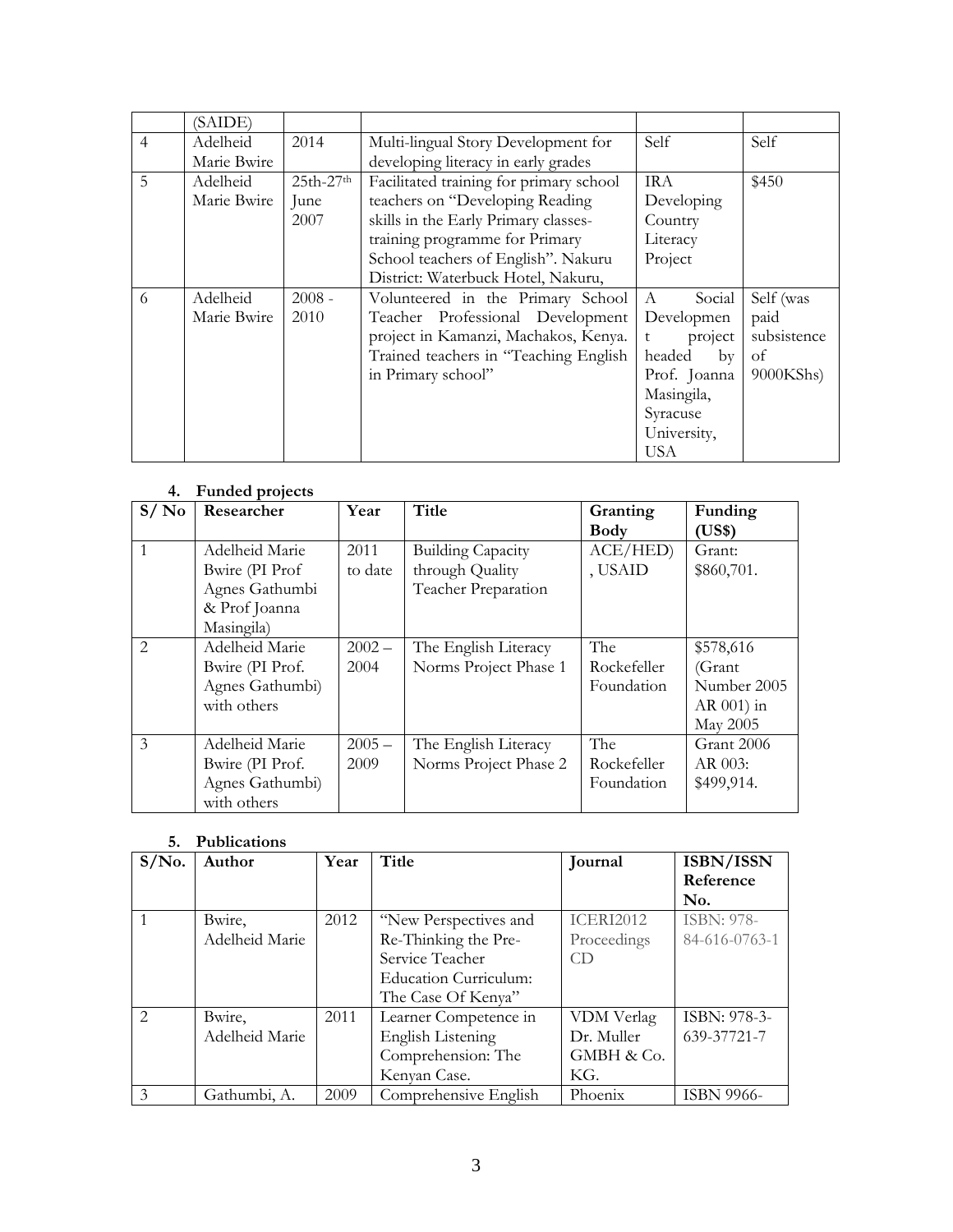|                | W; Vikiru, L. L;<br>Bwire, A.M                     |      | Language Norms, Vol. 1                                                                                                                  | Publishers,<br>Nairobi            | $47 - 303 - 3$                      |
|----------------|----------------------------------------------------|------|-----------------------------------------------------------------------------------------------------------------------------------------|-----------------------------------|-------------------------------------|
| $\overline{4}$ | Gathumbi, A.<br>W; Vikiru, L. L;<br>Bwire, A.M     | 2009 | Comprehensive English<br>Language Norms, Vol. 2                                                                                         | Phoenix<br>Publishers,<br>Nairobi | ISBN 9966-<br>47-304-1              |
| 5              | Bwire,<br>Adelheid Marie                           | 2007 | Module for Diploma in<br>English Language<br>Teacher Mentoring for<br>Primary School Teachers                                           | Unpublished<br>Module             |                                     |
| 6              | Bwire,<br>Adelheid Marie                           | 2008 | Chapter 3: "The Listening<br>Skill"                                                                                                     | Phoenix<br>Publishers,<br>Nairobi | ISBN 9966-<br>$47 - 302 - 5$        |
| $\overline{7}$ | Bwire,<br>Adelheid Marie<br>& Vikiru,<br>Lilian, L | 2008 | Chapter 7: "Approaches<br>to the teaching of<br>Grammar and<br>Vocabulary"                                                              | Phoenix<br>Publishers,<br>Nairobi | <b>ISBN 9966-</b><br>$47 - 302 - 5$ |
| 8              | Bwire,<br>Adelheid Marie                           | 2007 | "Learner Competencies<br>and Proficiency in<br><b>English Listening</b><br>Comprehension in<br>Selected Secondary<br>Schools in Kenya." | Unpublished<br>PhD Thesis         |                                     |
| $\overline{Q}$ | Alubisya,<br>Adelheid                              | 1982 | "Wedding Song", pg.107<br>Contribution to Akivaga<br>and Odaga's Oral<br>Literature                                                     | Heinneman,<br>Nairobi             |                                     |
| 10             | Alubisya,<br>Adelheid                              | 1982 | "Writing out the material:<br>translation", pg. $131 -$<br>132.                                                                         | Heinneman,<br>Nairobi             |                                     |

# **6. Consultancy and community service**

| S/N            | Consultant  | Consulting            | Year    | <b>Title Consultancy Service</b>         | Payment  |
|----------------|-------------|-----------------------|---------|------------------------------------------|----------|
| $\mathbf{o}$ . | (s)         | Person/               |         |                                          | (US\$)   |
|                |             | Body/                 |         |                                          |          |
|                |             | Organizatio           |         |                                          |          |
|                |             | n                     |         |                                          |          |
| 1              | Community   | Member of 3           | July    | Church Social Project Proposal           | € 21,000 |
|                | Service: St | member team           | 2001    | Development & Implementation: "The       |          |
|                | Joseph      | that                  |         | Relationship between Literacy Levels and |          |
|                | Catholic    | developed the         |         | Socio-economic Status of Women",         |          |
|                | Church,     | proposal: A           |         | Mwihoko and Kimbo Area, Nairobi.         |          |
|                | Kahawa      | project of St         |         |                                          |          |
|                | Sukari      | Joseph                |         |                                          |          |
|                |             | Catholic              |         |                                          |          |
|                |             | Church,               |         |                                          |          |
|                |             | Kahawa                |         |                                          |          |
|                |             | Sukari                |         |                                          |          |
| 2              | Community   | Ministry of           | 2010    | Member, Board of<br>Management,<br>1n    |          |
|                | Service     | Education             | to date | charge of Education Affairs. Nangina     |          |
|                |             |                       |         | Girls High School                        |          |
| 3              | Community   | <b>Busia District</b> | March   | Invited to give a talk at a workshop on  |          |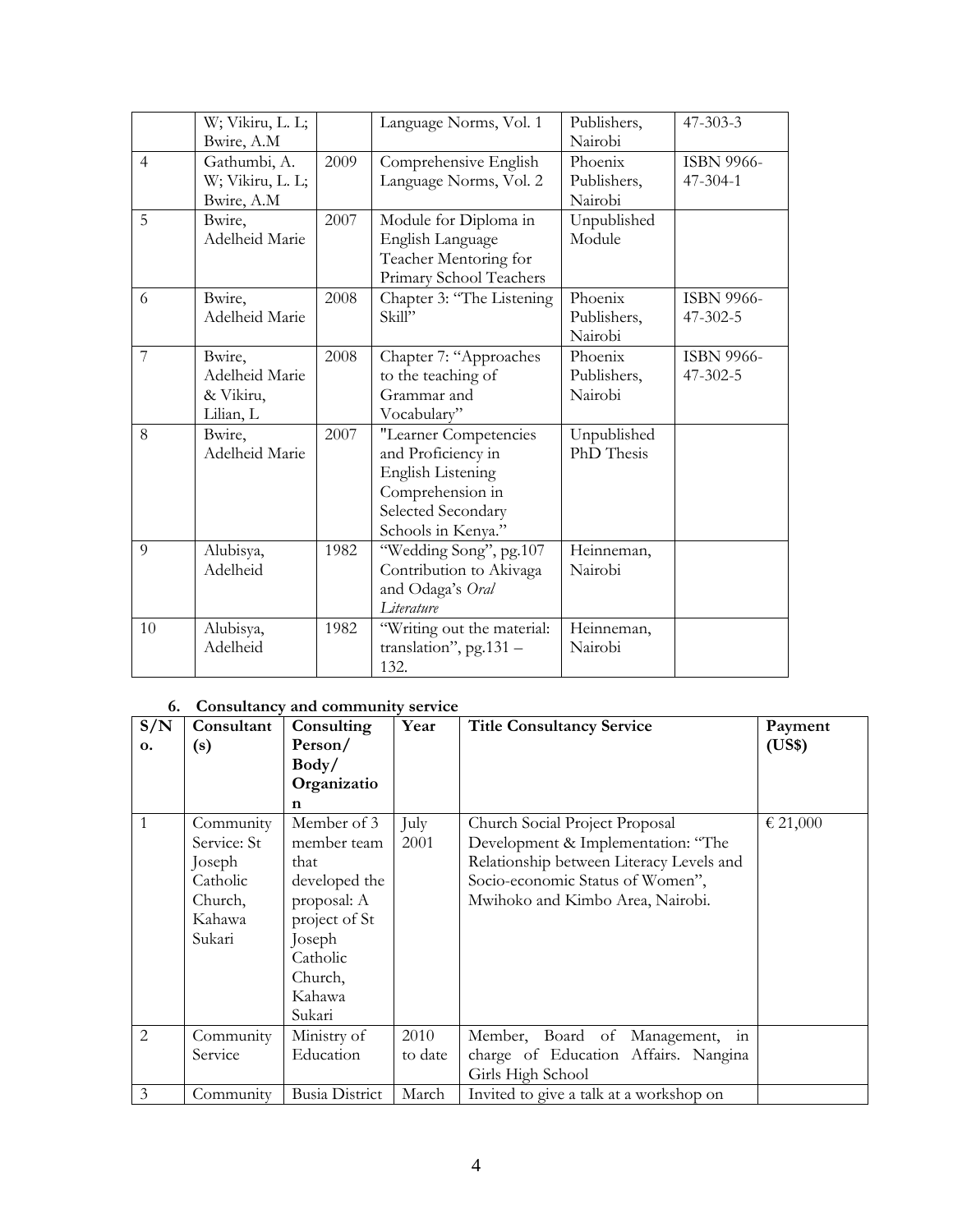|                | Service                 | Education<br>Board                                    | 18 <sup>th</sup><br>2011                   | "The Role and Function of County<br>Governance" Talked on "Addressing<br>literacy issues and Civil involvement in                                                                                                                     |                                                                        |
|----------------|-------------------------|-------------------------------------------------------|--------------------------------------------|---------------------------------------------------------------------------------------------------------------------------------------------------------------------------------------------------------------------------------------|------------------------------------------------------------------------|
|                |                         |                                                       |                                            | Governance"                                                                                                                                                                                                                           |                                                                        |
| $\overline{4}$ | Community<br>Service    | <b>Busia District</b><br>Education<br>Board           | 16 <sup>th</sup><br>July<br>2010           | Invited as a Guest speaker at the Samia<br>District Education Day                                                                                                                                                                     |                                                                        |
| 5              | Adelheid<br>Marie Bwire | Directorate<br>of Defence                             | Januar<br>y 2004                           | Invited to train Directing Staff on General<br>Instructional Methods, Defence Staff<br>College, Westwood Park, Karen                                                                                                                  | \$200                                                                  |
| 6              | Community<br>Service    | <b>KBC</b> Radio                                      | 1999                                       | KBC Radio: Expert Resource Person in a<br>Youth Counselling Programme "In search<br>of an Answer"                                                                                                                                     |                                                                        |
| $\overline{7}$ | Community<br>Service    | FEBA Radio                                            | 2000                                       | FEBA Radio: Resource Person on<br>Counselling Programme: "Wanawake<br>Tusaidiane"                                                                                                                                                     |                                                                        |
| 8              | Community<br>Service    | St Joseph<br>Catholic<br>Church,<br>Kahawa<br>Sukari  | July<br>2001                               | of<br>Member<br>Church<br>Social<br>Project<br>Development<br>Proposal<br>$\&$<br>"The<br>Implementation:<br>Relationship<br>between Literacy Levels and Socio-<br>economic Status of Women", Mwihoko<br>and Kimbo Area, Nairobi.     |                                                                        |
| 9              | Community<br>Service    | St. Joseph<br>Catholic<br>Church,<br>Kahawa<br>Sukari | $2000 -$<br>2007                           | Member<br>Childhood<br>of<br>Early<br>Development Project, St. Joseph Catholic<br>Church, Kahawa Sukari, Emmanuella<br>Mazola Kindergarten,                                                                                           |                                                                        |
| 10             | Community<br>Service    | St. Joseph<br>Catholic<br>Church,<br>Kahawa<br>Sukari | 1994<br>to date                            | Member of the choir                                                                                                                                                                                                                   |                                                                        |
| 11             | Community<br>Service    | Adelheid M.<br>Bwire                                  | June<br>2013                               | Donated 60 English Language course<br>books to Nangina Girls High School,<br>Busia.                                                                                                                                                   |                                                                        |
| 12             | Service                 | Community   Adelheid M.<br>Bwire                      | Octob<br>er,<br>2013                       | Donated 50 Class readers to Sabatia<br>Initiative for Sustainable Development<br>(SAIDE) Library,                                                                                                                                     |                                                                        |
| 13             | Community<br>Service    | Adelheid M.<br>Bwire                                  | Octob<br>er,<br>2013                       | Donated trophy for Best Performing<br>School in English in Busia District,                                                                                                                                                            |                                                                        |
| 14             | Consultancy             | Adelheid M.<br>Bwire                                  | $2011 -$<br>2012                           | For Western Education Advocacy and<br>Empowerment Programme (WEAEP) on<br>"A change in education for Orphans and<br>Vulnerable children and Young Carers"                                                                             | WEAEP,<br>Kakamega<br>$(\$2100)$                                       |
| 15             | Consultancy             | Adelheid M.<br>Bwire                                  | $5th$ to<br>9 <sup>th</sup><br>May<br>2014 | Facilitated<br>of<br>training<br>Education<br>Advisors,<br><b>TAC</b><br>Tutors<br>Project<br>and<br>Officers on "Reading Strategies for Early<br>Grade Learners". (With other Literacy<br>specialists:<br>Andima<br>George<br>(Kisii | Project of the<br>National<br><b>Book</b><br>Development<br>Council of |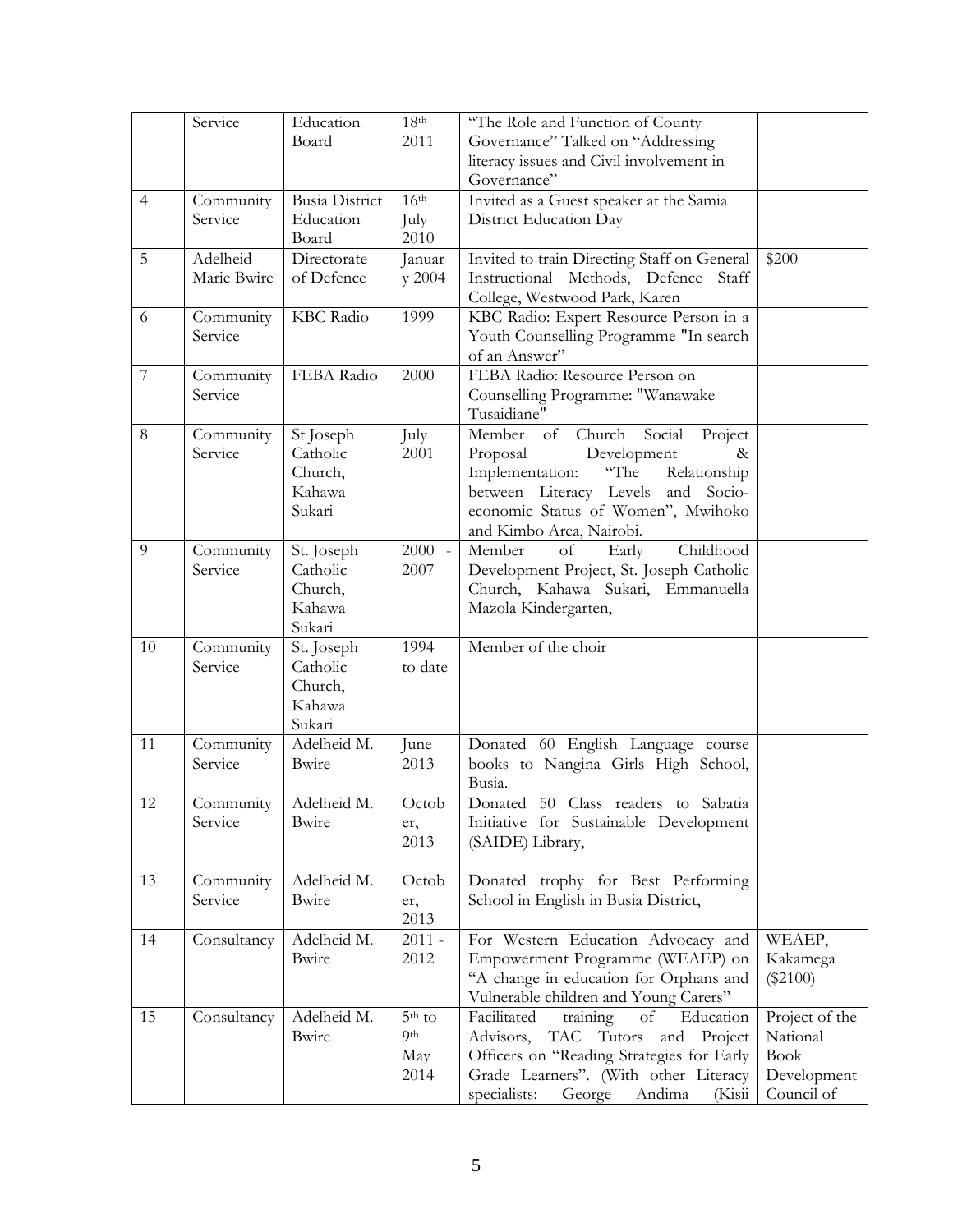|    |             |             |                 | University), Angela Ward (University of<br>Saskatchewan, Canada) and Pamela<br>Winsor (Lethbridge University, Canada). | Kenya<br>(\$1800) |
|----|-------------|-------------|-----------------|------------------------------------------------------------------------------------------------------------------------|-------------------|
| 15 | Consultancy | Adelheid M. | $31$ st         | Trained Education Advisors, TAC Tutors                                                                                 | CODE              |
|    |             | Bwire       | March,          | and Project Officers on Baseline data                                                                                  | supported         |
|    |             |             | 2014            | collection for Reading Kenya Project,                                                                                  | project of the    |
|    |             |             |                 | Kajiado County                                                                                                         | National          |
|    |             |             |                 |                                                                                                                        | <b>Book</b>       |
|    |             |             |                 |                                                                                                                        | Development       |
|    |             |             |                 |                                                                                                                        | Council of        |
|    |             |             |                 |                                                                                                                        | Kenya. (\$450)    |
| 15 | Consultancy | Adelheid M. | $1$ st - $5$ th | Carried<br>out a baseline<br>data<br>survey                                                                            | CODE              |
|    |             | Bwire       | April           | collection for Reading Kenya Project on                                                                                | supported         |
|    |             |             | 2014            | Literacy Development in 70 Public                                                                                      | project of the    |
|    |             |             |                 | Primary Schools in Kajiado County                                                                                      | National          |
|    |             |             |                 | Wrote the baseline survey report on the                                                                                | Book              |
|    |             |             |                 | status of Literacy Development in                                                                                      | Development       |
|    |             |             |                 | Kajiado County                                                                                                         | Council of        |
|    |             |             | May             |                                                                                                                        | Kenya             |
|    |             |             | 2014            |                                                                                                                        |                   |

## **7. Affiliation to Professional Bodies**

| S/N <sub>0</sub> | Name of professional body                                            |
|------------------|----------------------------------------------------------------------|
|                  | DAAD Scholar's Association                                           |
|                  | International Reading Association (Member No. 830618)                |
|                  | International Listening Association                                  |
|                  | Multilingual Education Network, Kenya                                |
|                  | Council of the Pan African Reading Association at Egerton University |
|                  | Board Member of the Association of Reading of Kenya (ARK)            |
|                  | Forum of Women Professionals of Western Kenya                        |

## **8. National and International awards and Recognitions**

| S/No           | Name of award or Recognition                         | <b>Awarding Organization/Body</b>   | Year                |
|----------------|------------------------------------------------------|-------------------------------------|---------------------|
| 1.             | Appointed Editor of Conference abstracts             | Kenyatta University                 | 2009,               |
|                | and papers for the International Conferences         |                                     | 2011, 2013          |
|                | on Education (2009, 2011 and 2013)                   |                                     |                     |
| $\mathfrak{D}$ | Invited to attend the "Symposium: Multi-             | European Union Delegation to        | 2014, June          |
|                | lingual Resources for Literacy Development"          | South Africa/South African          |                     |
|                | at the launch of the African Storybook               | Institute of Distance Education,    |                     |
|                | Project, Centurion, Pretoria                         | Centurion, Pretoria, South Africa   |                     |
| 3              | I was invited to the 21 <sup>st</sup><br>Anniversary | South African Institute for         | 2014 June           |
|                | celebrations of SAIDE.                               | Distance Education (SAIDE)          |                     |
|                |                                                      | Braamfontein, Johannesburg,         |                     |
|                |                                                      | South Africa.                       |                     |
| $\overline{4}$ | I was invited by the South African Institute of      | South<br>African<br>Institute<br>of | $16^{th} - 25^{th}$ |
|                | Distance Education as one of the five                | Distance Education                  | October,            |
|                | representatives of African Universities for          |                                     | 2013                |
|                | global partnerships. I presented a paper on          |                                     |                     |
|                | the areas of collaboration on the African            |                                     |                     |
|                | Storybook Project with Kenya and Kenyatta            |                                     |                     |
|                | University                                           |                                     |                     |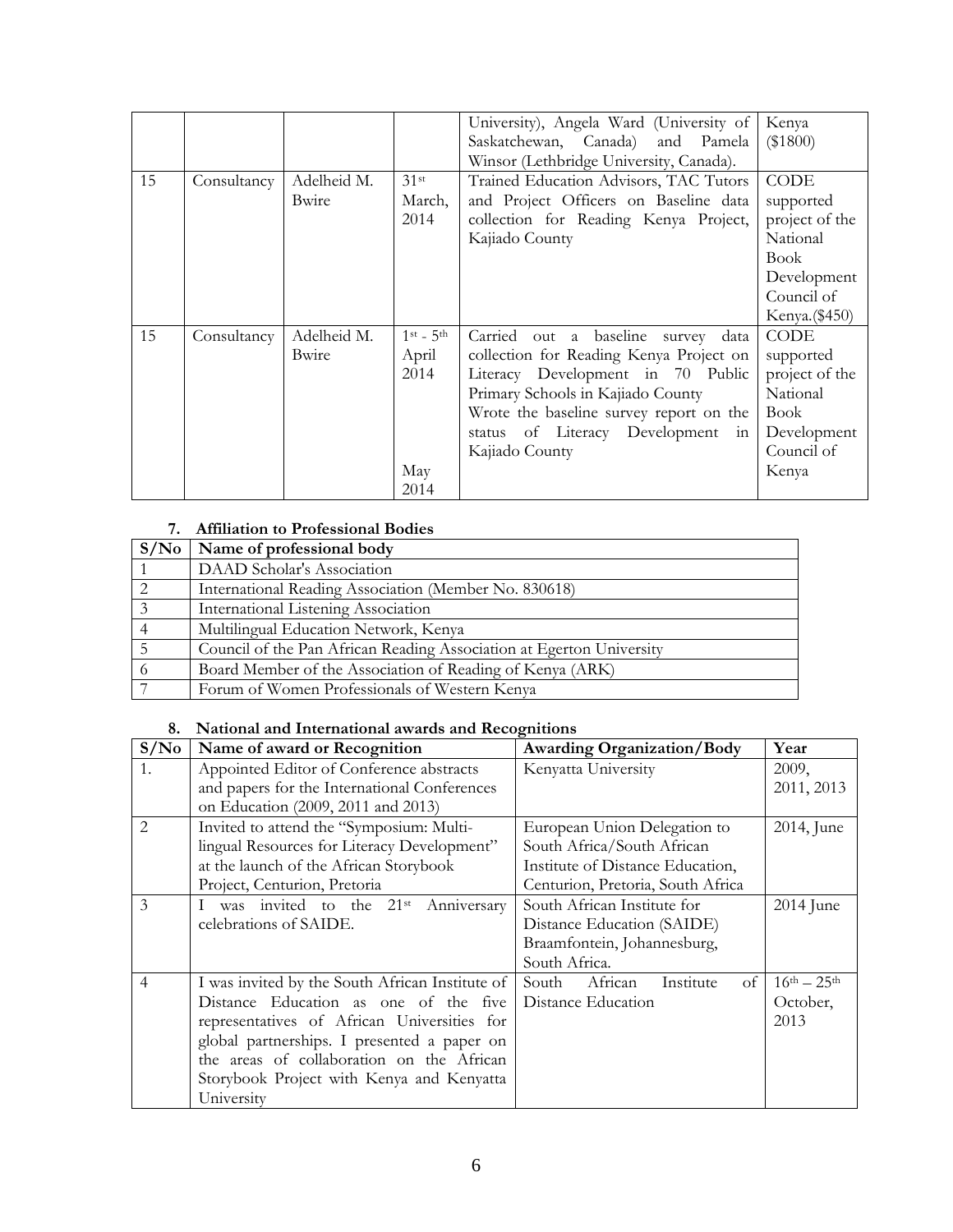| 5        | I was selected to be a Member of the                | ICERI & EDULEARN,             | <b>July 2013</b> |
|----------|-----------------------------------------------------|-------------------------------|------------------|
|          | International Advisory Board at the 5 <sup>th</sup> | Barcelona, Spain              |                  |
|          | International Conference on Education and New       |                               |                  |
|          | Learning Technologies                               |                               |                  |
| 6        | I participated in a scholar exchange                | HED/USAID/Kenyatta            | $April-$         |
|          | programme and have experience in                    | University                    | <b>July 2012</b> |
|          | collaborating with-Syracuse University - for        |                               |                  |
|          | training and conducting research                    |                               |                  |
| 7        | I was invited to and participated in the 3rd        | The International Reading     | $4th - 5th$      |
|          | African Leadership Conference, Venue: Erata         | Association, Washington DC    | August           |
|          | Hotel, Accra, Ghana.                                |                               | 2007             |
|          |                                                     |                               |                  |
| 8        | I was invited to the Planning workshop for a        | UNESCO Nairobi Office, United | <b>Qth</b>       |
|          | professional development and research               | Nations Complex, Nairobi,     | September,       |
|          | programme: "New definitions of Literacy:            |                               | 2004             |
|          | Implications for assessment and instruction"        |                               |                  |
| $\Omega$ | Nominated member of Editorial Board for             | Kenyatta University           | 2014             |
|          | the School of Education Journal                     |                               |                  |
| 10       | Exemplary and Long service award for                | Muthaiga Primary School PTA   | 2000             |
|          | Muthaiga Primary School                             |                               |                  |

# **9. External Examination (if any)**

| S/N <sub>0</sub> | Institution                             | Year |
|------------------|-----------------------------------------|------|
|                  | Diploma and Advanced Teacher            | 2002 |
|                  | Education examinations, Kenya Technical |      |
|                  | <b>Teachers College</b>                 |      |

# **10. Supervision of postgraduate students (if any)**

| S/                     | Name of student            | Thesis title                                                | Status of |
|------------------------|----------------------------|-------------------------------------------------------------|-----------|
| $\mathbf{N}\mathbf{o}$ |                            |                                                             | project   |
| $\mathbf{1}$           | Andima<br>George           | "Aetiology of Instructional Practices in the Teaching of    | Completed |
|                        | $No.$ :<br>Morara,<br>Reg. | Reading in Rural Primary Schools in Kisii Central District, | 2014      |
|                        | E83/12178/09               | Kisii County, Kenya"                                        |           |
| $\overline{2}$         | Josephine Maingi, Reg.     | "Strategy Use Instruction in Reading Comprehension:         | Completed |
|                        | No.: E83/10944/07          | Implications for Practice and achievement of Reading        | 2014      |
|                        |                            | Proficiency in Kitui Central District"                      |           |
| $\overline{3}$         | Monica<br>Adhiambo,        | "Resource Selection and Utilisation in English Language     | Completed |
|                        | No.<br>Reg.                | Teaching in selected secondary schools in Nairobi"          | 2010      |
|                        | E55/10161/07               |                                                             |           |
| $\overline{4}$         | Audrey Matere, Reg.        | "Strategies used in the Teaching of Integrated English-the  | Completed |
|                        | No.: E55/10147/07          | case of Bungoma West District Secondary Schools"            | 2010      |
| 5                      | Elisha<br>Ochieng          | "Code Switching and its Influence on Students' Performance  | Completed |
|                        | Reg.<br>No.:<br>Akumu,     | in English in Selected Schools in Nyatike District, Migori  | 2013      |
|                        | E55/CE/11295/07            | County, Kenya."                                             |           |
| 6                      | Geoffrey<br>Mogere,        | "Teachers' Instructional Strategies in Insha and their      | Completed |
|                        | Reg.<br>No.:<br>Nyaega.    | Influence on class Seven Pupils' Performance in Garrissa    | 2013      |
|                        | E55/15678/08               | County – Kenya"                                             |           |
| $\overline{7}$         | Pamela Atieno Akoth,       | "The Influence of Mobile Phone Technology on Learners'      | Completed |
|                        | $No.$ :<br>Reg.            | Grammar in Public Secondary Schools: Nakuru District and    | 2014      |
|                        | E55/CE/15679/08            | Nakuru Municipality, Kenya"                                 |           |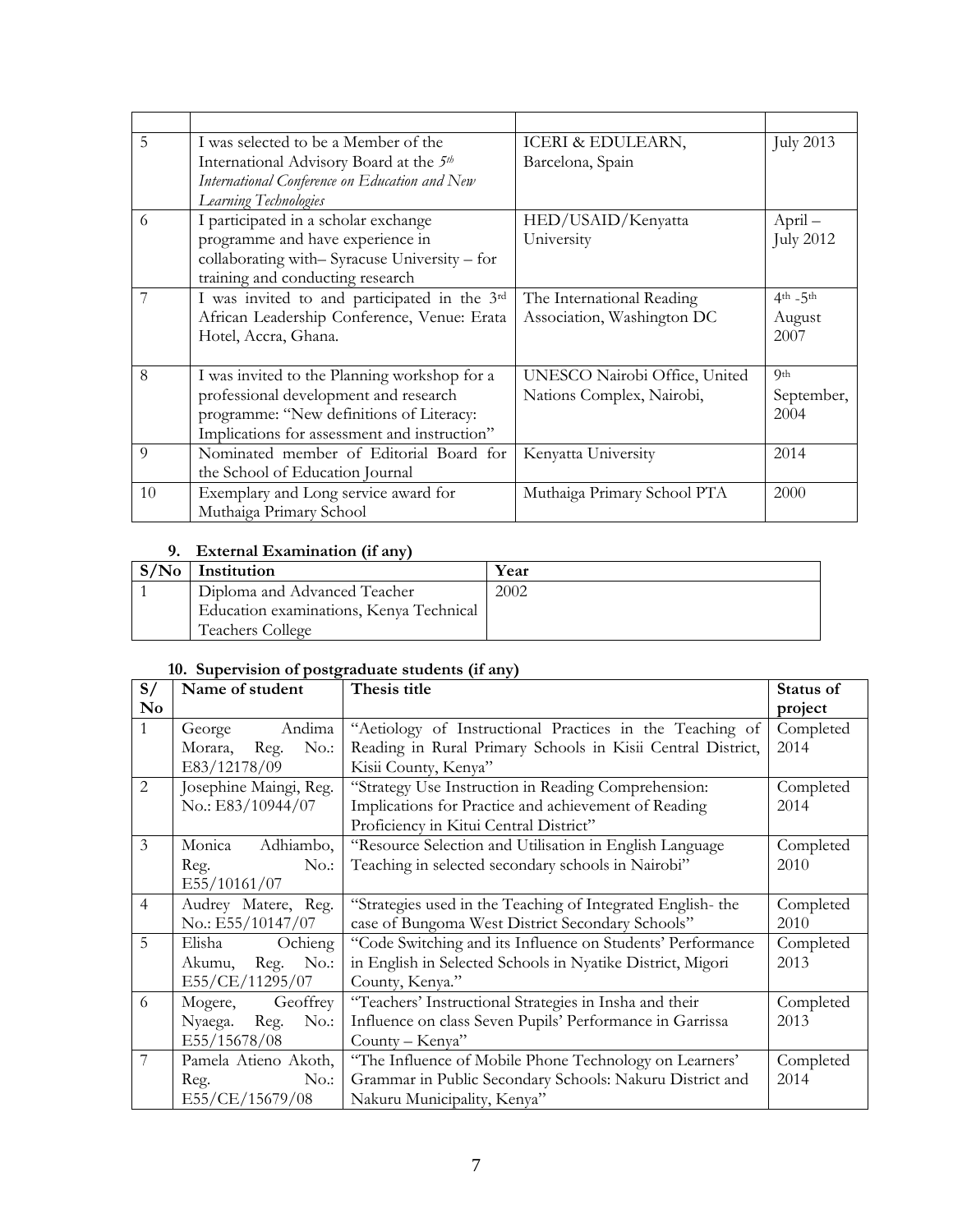| $\overline{8}$ | Patrick S Khaemba,<br>No.:<br>Reg.                              | "The Role of Drama in the Development of Communication<br>Competences among Primary School Pupils in Nakuru                                                           | Completed<br>2014                      |
|----------------|-----------------------------------------------------------------|-----------------------------------------------------------------------------------------------------------------------------------------------------------------------|----------------------------------------|
| 9              | E55/CE/11292/07<br>Phoebe Nzau Angela,<br>No.:<br>Reg.          | Municipality"<br>"Strategies employed in teaching Hearing Impaired Learners<br>English in an Integrated Setting, Machakos Teachers                                    | Submitted<br>Thesis for                |
|                | E55/12560/09                                                    | College"                                                                                                                                                              | examination                            |
| 10             | Rachel Njoki Muya,<br>Reg.No.:<br>E55/20162/10                  | "An Investigation of instructional Practices used by Teachers<br>tonteach English Writing Skills to Standard 4 Pupils in<br>Nyandarua North District"                 | Completed<br>2014                      |
| 11             | Mugweru, James, Reg.<br>No.<br>E42/OL/12115/07                  | "Factors that affect performance in English in Gatundu<br>Division, Kiambu District, Kenya"                                                                           | Completed<br>2010                      |
| 12             | James N. Mwaisaka,<br>Reg.<br>No.:<br>E42/OL/12106/07           | "Teaching of Literature to improve the readers' character<br>development"<br>formation and                                                                            | Completed<br>2010                      |
| 13             | Musaki, Richard Awili,<br>Reg.<br>No.:<br>E105/KUB/4494/08      | "Language Teaching at Braeburn Mombasa International<br>School Primary". B.Ed in International Education                                                              | Completed<br>2011                      |
| 14             | Darius Mogaka, Reg.<br>No.: E83/10756/07                        | "An Exploration of Factors that determine ICT Integration<br>in Teacher Training and their Influence on the Teaching and<br>Learning of English in Schools in Kenya." | Proposal<br>writing                    |
| 15             | Wanjohi<br>Gichema<br>Gitau,<br>Reg.<br>No.:<br>E83/24581/10    | "Methods of Teacher Professional Education in Kenya"                                                                                                                  | Proposal<br>Writing                    |
| 16             | Immaculéé<br>Marie<br>Ndayimirije Reg. No.<br>E83EA/24381/2011  | Appraisal of the English curriculum for state primary schools<br>in Burundi                                                                                           | Data<br>Collection                     |
| 17             | Francis Gichuki<br>Mwangi. Reg. No.:<br>E83/23971/2012          | Factors that affect development and sustenance of a reading<br>culture in schools: a case of selected secondary schools in<br>Laikipia County, Kenya                  | Writing<br>proposal                    |
| 18             | Lutiali:<br>Leonora<br>E83/26662/2013                           | "The Effect of Task-based approaches in teaching French as<br>a foreign language in Kenya"                                                                            | Writing<br>proposal                    |
| 19             | Oundo, Gaudencia,<br>Reg. No.:<br>E55/CE/11066/06               | "Teaching of Functional Writing Skills in English in Public<br>Secondary Schools in Turkana Central District."                                                        | Writing<br>proposal                    |
| 20             | Maranga Douglas<br>Onkoba, Reg. No.<br>E55/CE/11070/06          | "Teachers' classroom strategies aimed at achieving<br>Communicative competence"                                                                                       | Writing<br>proposal                    |
| 21             | Manasseh<br>Ogutu<br>Otenga,<br>Reg.<br>No.:<br>E55/CE/11277/07 | "Influence of Free Primary Education on teaching and<br>learning of English Language in Public Primary Schools,<br>Eldoret Municipality, Kenya"                       | Writing<br>Thesis                      |
| 22             | Florence O Bangweso,<br>Reg.No.E55/CE/140<br>80/09              | "Availability, Management and Utilisation of School Libraries<br>in Teaching and learning English in selected Secondary<br>Schools in Matungulu District, Kenya"      | To submit<br>proposal to<br>department |
| 23             | Kareji,<br>Owino<br>Jane<br>$No.$ :<br>Reg.<br>E55/CE/13686/09  | "Integration of Information Communication Technology<br>(ICT) in the Teaching of English in Secondary Schools in<br>Nyakach District, Kisumu County, Kenya"           | Writing<br>Thesis                      |
| 24             | Eric<br>Angaso,<br>Nyangweso, Reg.No.:<br>E55/CE/11552/08       | "Primary Teacher Trainees' English Language Grammar<br>Proficiency: the case of three Teacher Training Colleges in<br>Kenya"                                          | Writing<br>Thesis                      |